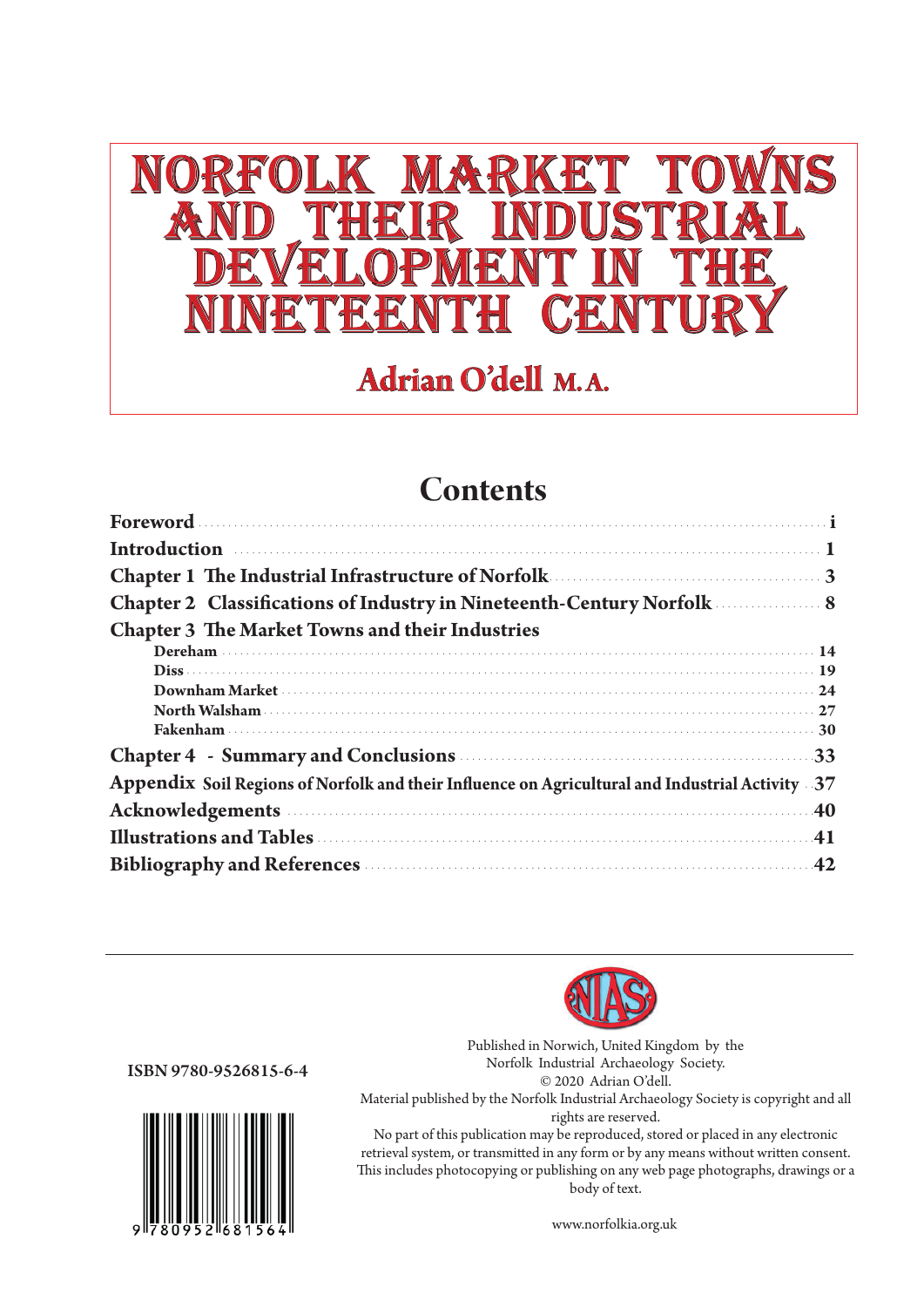## **Foreword**

The Norfolk Industrial Archaeology Society is 50 years old this year. During this time it has recorded thousands of sites, many of which have now gone. The Society continues recording sites and accepting donations for its archive, which is kept with the rest of Norfolk's Historic Environment Record. The Society also has meetings each year at which talks are given.

 It was at one of these evenings that Adrian gave a presentation based on his researches for his thesis, *Norfolk Market Towns and Their Industrial Development In the Nineteenth Century.* This talk was in some ways an outsider looking at Norfolk and its industries in a different way. Interestingly Adrian came to the same conclusion of many of the Society Members – the Industrial Revolution did not pass Norfolk by. As elsewhere entrepreneurs started businesses, some of which grew to be large concerns employing hundreds if not thousands of workers. The shape and character of our market towns today is a legacy of the expansion that took place in the nineteenth century.

Adrian pointed out that agriculture, itself a large industry, spawned other businesses, from the suppliers and makers of agricultural implements, to the maltsters converting Norfolk barley into malt for brewing. Adrian also gave examples of how a businessman saw an opportunity to fill a local demand for products. A niche is filled, and by originality and innovation, the business grows to supply a larger market. A success providing at the same time employment for many skilled workers and a significant boost to the local economy. The sheer number and variety of industries operating in rural Norfolk and its market towns is a surprise to many.

At the end of his talk Adrian offered to make available his thesis for members to read. Having taken him up on this offer it became clear to me that this work deserved a wider audience. And so the decision for NIAS to publish this book.

The book is easy to read, full of interesting detail to all with an interest in local history. It certainly helps to explain the size and character of each of the towns studied. For those who like to delve deeper then the extensive references used by Adrian in his researches will prove a goldmine.

Philip Tolley Chairman, Norfolk Industrial Archaeology Society January 2020

#### **The Author**

Born Adrian Zółkowski in 1945, the son of a Polish Air Force officer and English nurse, the family changed its name to O'dell in 1948, by choosing a surname at random from a telephone directory. Along with a brother, he was raised in Norfolk and had his secondary education at the City of Norwich School, a state Grammar School. His early interests included the French language and travel.

After failing his A-Levels, he re-sat them at Norwich City College where he met his wife-to-be, Jane and then became a management trainee with Bernard Matthews Ltd., the celebrated Norfolk turkey enterprise. In 1967, the international oil drilling and exploration industry which had recently began North Sea operations from Great Yarmouth lured him away and he spent five years working in Nigeria with his wife and young daughter Lucy, during the period remembered for its Biafran civil war.

In a career lasting twenty years with a U.S. oilfield service company, the family (then including a son, Alex) lived and worked in Aberdeen, Indonesia, and London before Adrian started his own business in office printers and printer consumables, back in Central Scotland. He attended the University of Stirling as a mature student and gained a BA degree in Business Studies.

Adrian and Jane returned to their roots in Norfolk in 2010 and he decided to return to University to study Landscape History at UEA. As a very mature student, he was awarded a Post Graduate Diploma and followed that with an MA degree in the same discipline. His extra-curricular interests include having been a trustee and volunteer with the Norfolk and Norwich Heritage Trust (Dragon Hall), Chair of the Norfolk Polish Heritage Group and a regular lecturer on Landscape History topics around the county.

He has a passion for Norfolk and its history and, although he and his wife still travel regularly, they intend to spend the foreseeable future under the broad skies and among the fields and woodlands that surround their home in North Tuddenham, a few miles west of his beloved Norwich.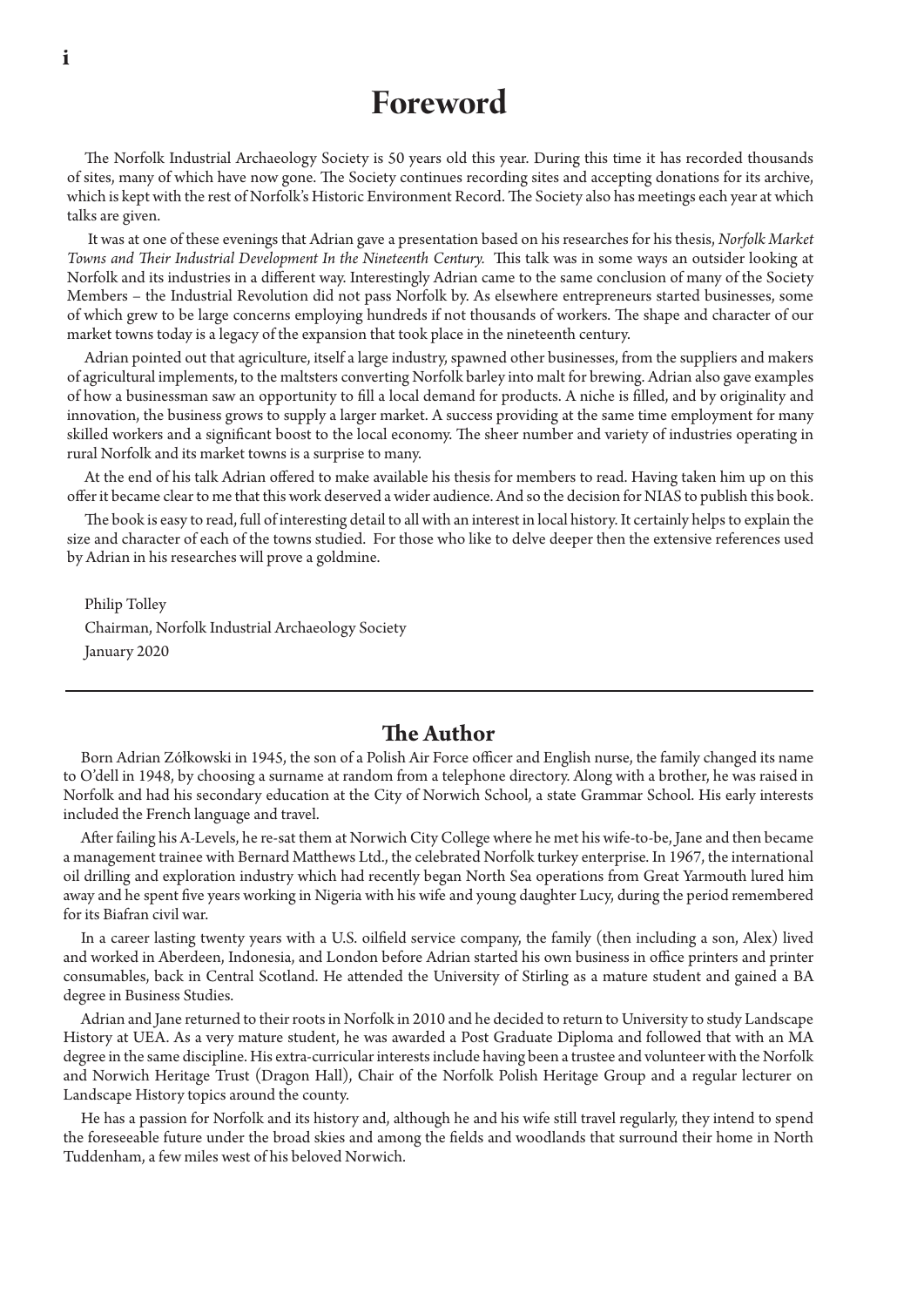### **Introduction**

Norfolk is most commonly characterised as a county with large skies and correspondingly wide, open landscapes with a sparse and scattered population and an economy dominated by arable agriculture. It is clearly a rural county with only one large city at its centre and small ports dotted around its seaboard. However, "from late Saxon times this was the wealthiest, the most densely populated and most economically precocious area in England"<sup>1</sup> and this dominance was documented in Little Domesday.

Even after the start of the Industrial Revolution in the mid-eighteenth-century and in the north of England with its pitheads, mills and blast furnaces, Norfolk was a county where steam engines and railway locomotives were built, a canal was cut and navigations created. Today, hidden beneath its surface or disguised by later development there is a wealth of industrial remains to be studied or recorded, all testament to the fact that nineteenth-century life in even the most 'rural backwater' was affected by the technology of that time.<sup>2</sup> Ì.

In less productive agricultural areas, poor soils had been improved by the spreading of lime and marl,<sup>3</sup> the former extracted from the chalk substrata and then burned industrially to provide a useable product. In low-lying regions, scores of wind-powered pumps drained the land of excess water. Urban and rural building work relied on locallysourced materials and in 1860 Lucas records there were 114 brick yards across the county.<sup>4</sup>

Norfolk has enjoyed the reputation of being an agricultural leader and, "the county, for a long series of years, was justly considered to be the point from which most of the great practical improvements in Agriculture emanated".<sup>5</sup> Advances in agricultural practice spawned innovation in machinery in Norfolk although Arthur Young (d.1820) the celebrated agriculturist reported in 1804 that "for more than half a century the implements of Norfolk remained without alteration or addition... but of late years many and great improvements have been made". These developments came from designs created and built by local manufacturers, some of whom grew to gain international reputation while most remained small-scale but widespread and included foundry operations or agriculture-related blacksmithing and metalworking facilities. Over fifty maltings supplied nearly forty breweries throughout the county but there were also many more specialised industries such as tanning, gas works and even razor blade manufacture located close to town centres or dispersed among the scattered villages and farmsteads which characterise the Norfolk landscape.7

Norfolk has always been one of the more thoroughly studied counties in England in terms of its history and its industrial archaeology has also been energetically well-documented. For over forty years the Norfolk Industrial Archaeology Society (NIAS) have carried out extensive research into more than 2,600 individual industrial sites. Other academics have also worked to compile a broad compendium of industrial activity, for example in the admirable "Historical Atlas of Norfolk" while others, such as Robin Lucas in his doctoral thesis, diligently analysed a specific industry – in his case brick making. However, there is a missing element in the historiography of industrial activity in the county and that relates to the contribution made by the host of uncelebrated entrepreneurs, craftsmen and labourers who inhabited the market towns of the county; urban concentrations acting primarily as market, social and administrative centres.<sup>8</sup> It was they who worked in close proximity to the fields and farmlands which were the productive powerhouse of this county's economy and it was from their factories and modest workshops that products and technologies were created to provide the "great improvements."

Norwich, of course, had substantial and numerous industries while those in the two other large towns, King's Lynn and Great Yarmouth, were usually associated with the sea. "In all other parts of the county industries were agriculturerelated"<sup>9</sup> and the focus of this investigation will be on the more rural hinterland and specifically on the incidence of industrial activity in five market towns located in disparate regions of the county :-

> East Dereham - Central Norfolk<sup>10</sup> **Downham Market - West Norfolk Fakenham - North Norfolk North Walsham – North-east Norfolk Diss - South Norfolk**

<sup>1</sup> Wade-Martins, S. and Williamson, T., Roots of Change: Farming and the Landscape in East Anglia, 1750-1870 (Exeter, 1999) p.8

<sup>2</sup> Brigden, R. Industrial Archaeology in Rural Areas (c.2008): Norfolk Industrial Archaeology Society archive (HER Gressenhall, undated) 3 Marl: a generic term for a variety of mixtures of chalk and clay; calcareous earth dug at various depths and then spread on the surface

of fields as a fertiliser. Its use made possible Norfolk's complicated crop-rotation system(Riches, N., The Agricultural Revolution in Norfolk (London, 1967) p.77-8

<sup>4</sup> Lucas, R., The example of Norfolk in the English brick-trade: a collection of historical studies (UEA, 1993) Table 5

<sup>5</sup> Bacon, R., The Report on the Agriculture of Norfolk (London, 1844) p.1

<sup>6</sup> Young, A., A General view of the agriculture of the county of Norfolk (London, 1804) p.52

<sup>7</sup> Norfolk Industrial Archaeology Society: Archive Catalogue (NCC HER Gressenhall – 1972-2008)

<sup>8</sup> Eastwood, T., Industry in the County Towns of Norfolk and Suffolk (Oxford, 1951) p.50

<sup>9</sup> Alderton, D., The Batsford Guide to the Industrial Archaeology of East Anglia (London, 1980) p.106

<sup>10</sup> Throughout this work 'East Dereham' has been abbreviated to 'Dereham'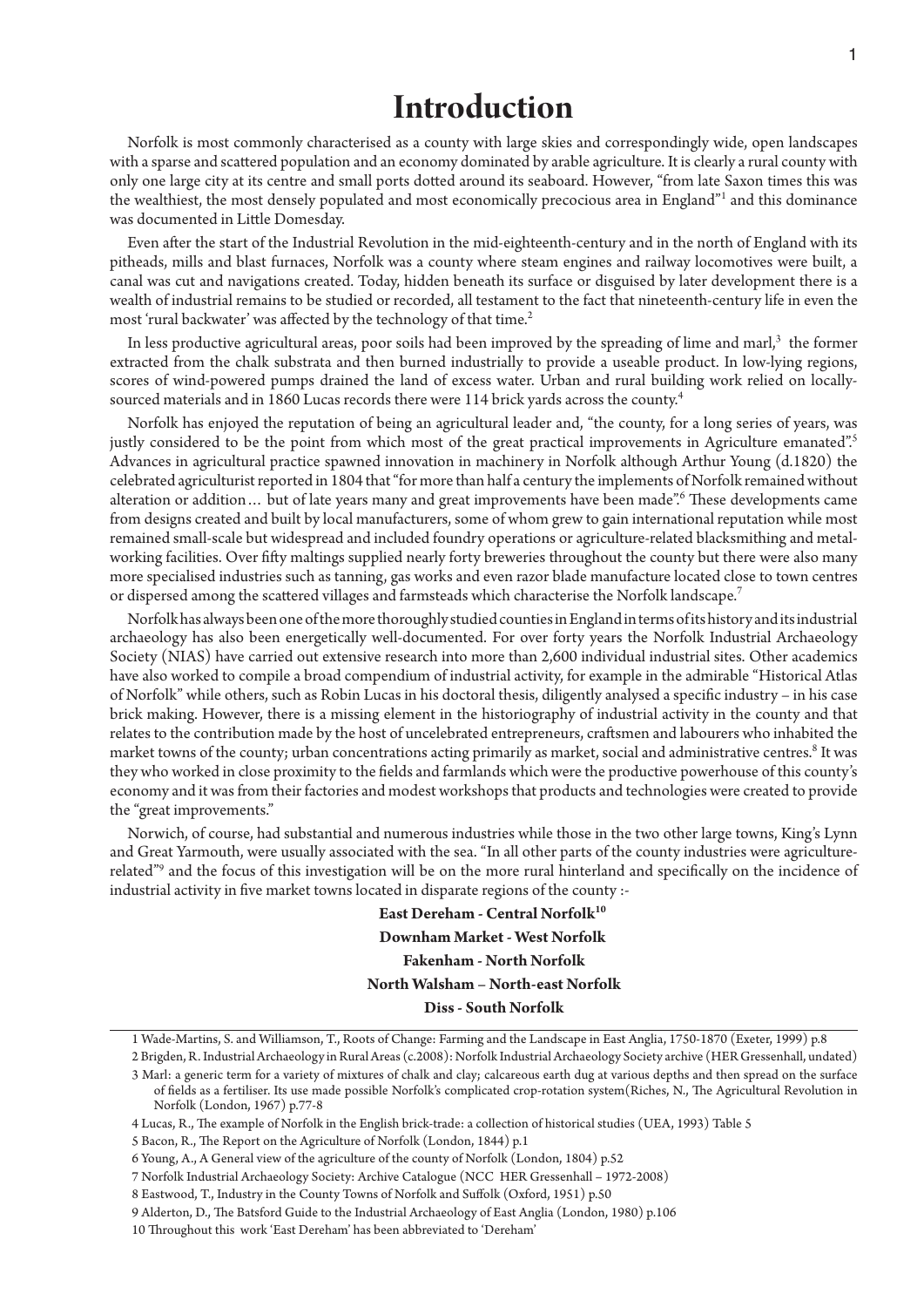

*Figure 1 Norfolk showing principal Market Towns with those marked in red the focus of this work* 

The objective will be to identify and record all nineteenth-century industrial sites in parishes within a five-mile radius of each town centre and then to compare and contrast the type and amount of industrial activity in each area to determine if industries were sited to take advantage of locally available resources such as minerals and soils or if they needed a specific geographical location, for example adjacent to a water-course or close to appropriate transportation networks such as roads and railways. On occasions it might be shown that many were created by individual or family enterprise alone.

The research challenges the assumption that industry by-passed Norfolk and, by using nineteenth-century trade directories, the NIAS archive and NRO records it will be seen that was not the case. However, there is little published literature of significance to compare Norfolk with other counties in England.<sup>11</sup>

As industry in Norfolk was overwhelmingly driven by a home-grown agricultural imperative (as opposed to the heavier manufacturing, mining and 'metal-bashing' activity in the north of Britain) it is useful, first of all, to consider the physical nature of the county and its geology and soils as those were the raisons d'être for its rich agrarian heritage .

The county is generally low-lying (but not flat) with its highest point just managing to surpass one hundred metres above sea level on the north coastal Cromer Ridge, a terminal moraine of the last Great Ice Age. The solid geology (the underlying, basic geological structure) of the county consists of ancient metamorphic Precambrian and Palaeozoic rocks. These were overlain by a succession of sedimentary deposits including Jurassic Kimmeridge Clay in the west, much of which was scraped away by Ice-Age activity (to form the Fenland Basin) and deposited as a chalky Boulder Clay plateau through central Norfolk in a broad, north-south arc.<sup>12</sup>

In turn and in the west of the county, the Kimmeridge Clay was covered by Lower Cretaceous unconsolidated sands and Red Chalk but the most recent sedimentary deposits, which underlie later glacial deposits across most of Norfolk, date from the Upper Cretaceous period in the form of a White Chalk band nearly five-hundred metres thick which surfaces as a cliff escarpment in the north-east near Hunstanton.<sup>13</sup> This chalk mass is tilted in a south-easterly direction towards Great Yarmouth where it is found, overlain by assorted marine sands and gravels known as Crag, at a depth of eighty metres.<sup>14</sup>

Over the last 2.6 million years, distinct alternating periods of glacial activity have had a great influence in shaping the landscapes of Norfolk, both in its topography but to a greater extent its soils. Repeated incursions of ice sheets, moving in different directions, disturbed earlier glacial deposits with the result that contemporary soil patterns are complex and interwoven. The Anglian Glaciation (c.450,000 years ago) left deposits of various depths and composition and make up most of the surface cover of Norfolk, so they exerted "a strong influence on the county's soils and affected both the early colonisation and subsequent agricultural development".15 (see Appendix for a detailed breakdown of the Soil Regions)

<sup>11</sup> See Bibliography for sources and comments re specialised publications on industrial activity on page 42

<sup>12</sup> Wade-Martins, Sand Williamson, T., Roots of Change: Farming and the Landscape in East Anglia, 1750-1870 (Exeter, 1999) p.9

<sup>13</sup> Funnell, B., Geological Background in Ashwin, T. and Davison, A. eds. An Historical Atlas of Norfolk (Chichester, 2005) p.4

<sup>14</sup> http://earthwise.bgs.ac.uk/index.php/East\_Anglia\_and\_adjoining\_areas\_-\_North\_Norfolk (accessed 19/01/2018)

<sup>15</sup> Funnell, B., Geological Background in Ashwin, T. and Davison, A. eds. An Historical Atlas of Norfolk (Chichester, 2005) p.5